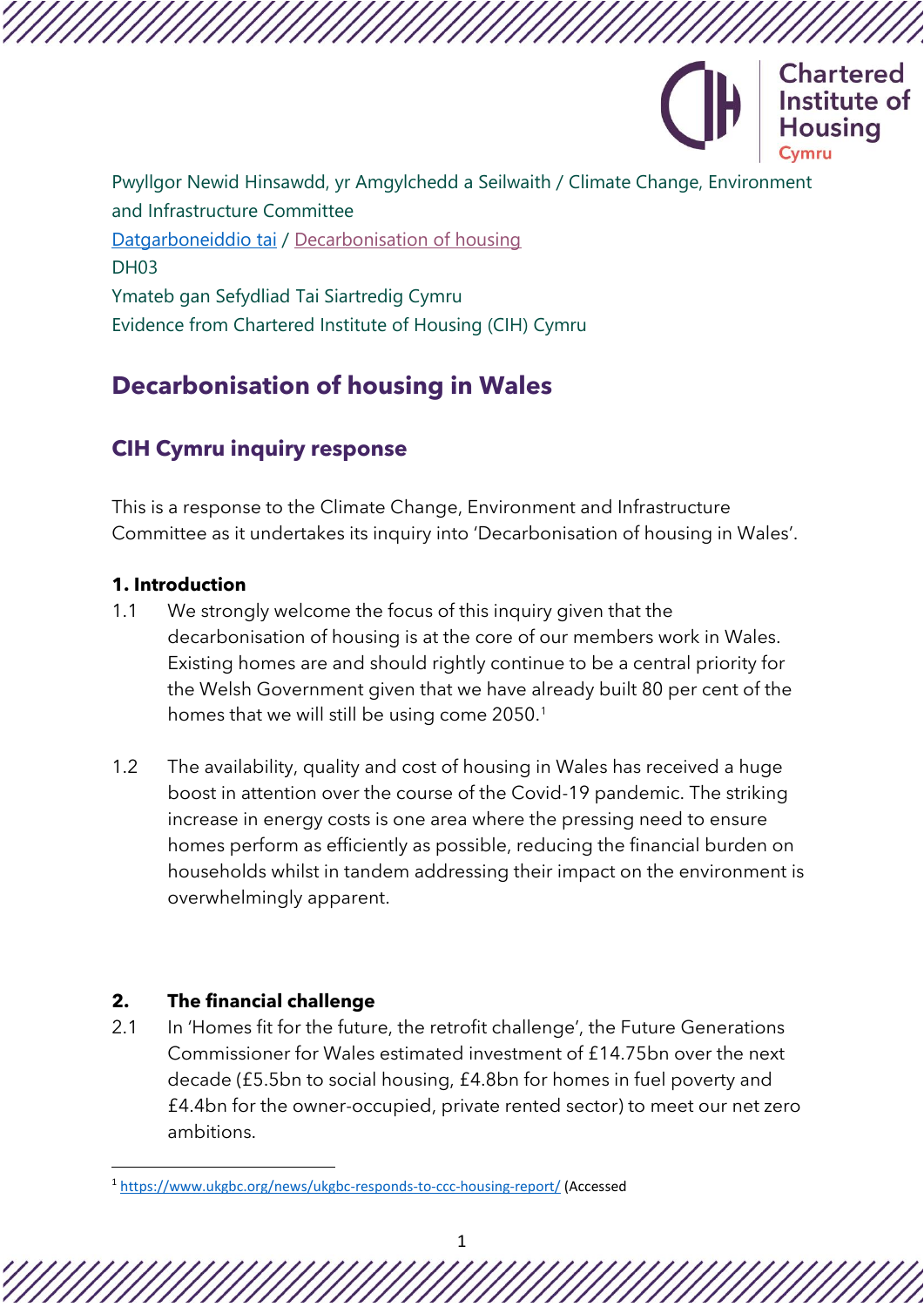

2.2 In their 2019 report 'Homes of Today for Tomorrow' a Cymru team from the Welsh School of Architecture have modelled a number of scenario's that set out the practical challenges ahead. The capital costs for improving homes to EPC rating A fall within these ranges -

- Good practice narrative £17k to £32k
- Best practice narrative £33.5k to £63.3k
- Heritage narrative £10.8k to £25.5k
- Rural narrative £39.4k to £66.8k
- 2.3 These are substantial capital costs that at present would be prohibitive to many landlords and homeowners who may seek to achieve a greater level of efficiency for their home, lowering their environmental impact.
- 2.4 The report goes on to highlight that achievement of the rating is also reliant on other factors being progressed, reflecting that the ability to progress meaningfully in this area is reliant on other major infrastructure transformation, including significant improvements to clean energy supply (with national grid supplying 60% at the middle level and 80% clean energy if most transformative changes undertaken).
- 2.5 Without progress in other areas of infrastructure there are significant risks that moving towards cleaner energy could increase bills for some households despite homes in practice having a greatly diminished environmental impact.
- 2.6 First and foremost, the Welsh Government will need to look at its own longterm budgetary powers in making further sizeable commitments in this area. The report by the Future Generations Commissioner suggests that £1.7bn of the investment covering that 10-year period will need to come from the Welsh Government with the remaining investment stemming from the UK Government and private finance.
- 2.7 Outside of government grant, local authorities and housing associations will look at their borrowing capacity to explore how much additional borrowing they are able to facilitate, balancing this with the overall business risks involved. Additional borrowing capacity would depend heavily on the nature of loan covenants organisations have with existing lenders and their ability to justify additional bank debt given that, particularly for smaller social housing providers this could seem relatively expensive without a clear revenue or capital gain.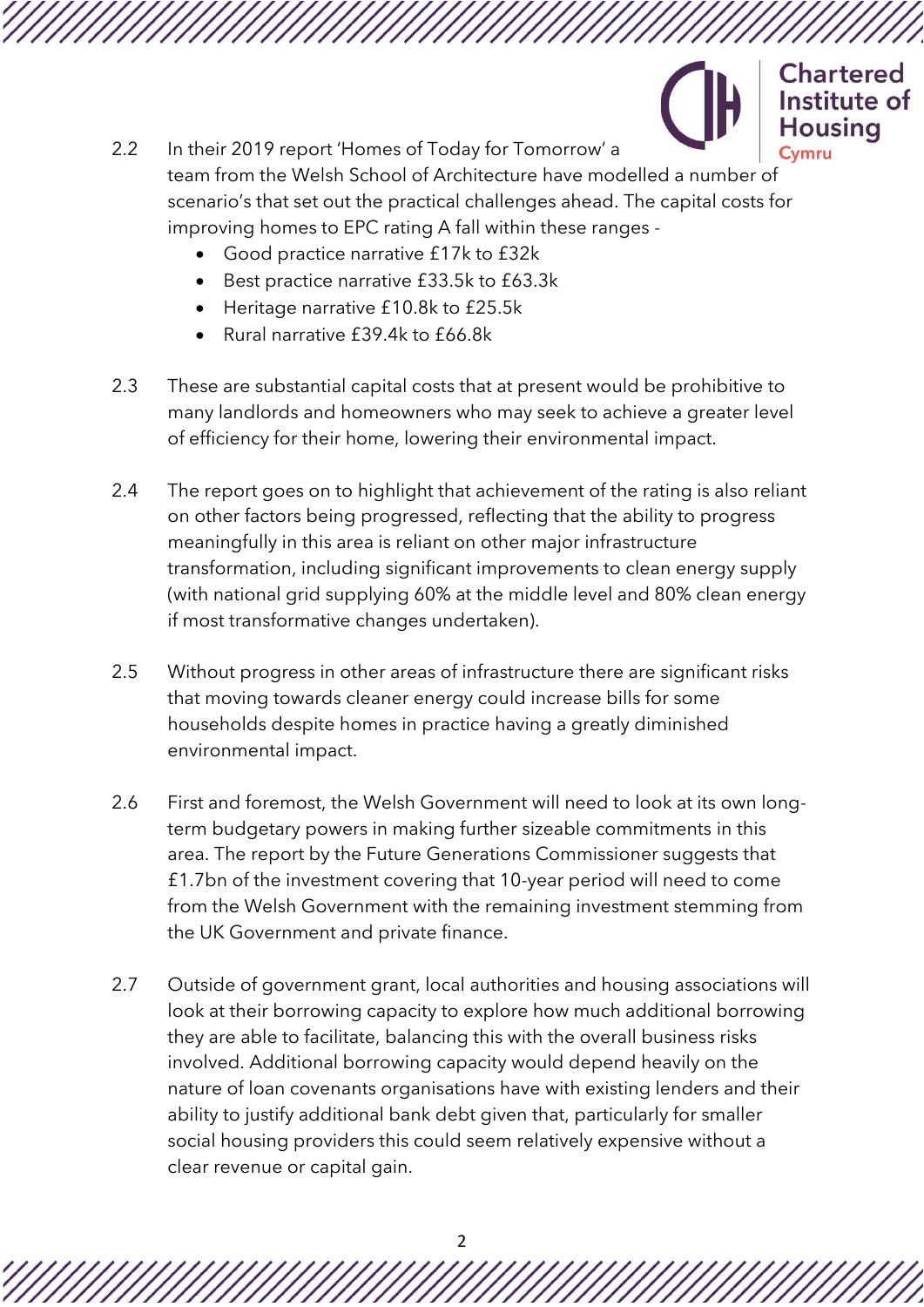Housina 2.8 Social housing providers are already engaged in plugging the gap in finances through exploring financial products aimed at climate conscious activity, such as green bonds or investment with environment, social and governance (ESG) conditions, but for the majority of our members this remains a major area of challenge/risk.

**Chartered** Institute of

- 2.9 In terms of social housing the next iteration of the Welsh Housing Quality Standard will be a key driver for organisations engaged in improving existing social housing and we strongly welcome the commitment from the Welsh Government to link elements of the standard more explicitly to activity around decarbonisation. We are disappointed however that the standard will not be operational until 2023 particularly given the significance that organisations rightly place on its detail linked to their financial planning and the subsequent need to ensure that investment in the sector is sufficient to support compliance.
- 2.10 There are a number of additional levers that we believe are worthy of further exploration:
	- Value for money and economies of scale achieved through growing green industry serving the sector
	- Exploring how the Welsh Government could use its own buying power to bring down the cost of components and support supply chain capacity
	- The exploration of reducing VAT to 5% on products and components used to decarbonise existing homes (although we recognise that this is not directly within the competence of Welsh Government) as recommended in 'Financing Wales' Housing Decarbonisation'
	- Explore with urgency how Financial Transactions Capital could be utilised to provide low-cost borrowing to the sector as per the recommendation made by the Senedd's Finance Committee in 2019 during its inquiry into the Welsh Government's capital funding sources.

#### **3. Decarbonising homes in the private rented sector**

3.1 Private landlords are already operating in a challenging environment where pressures on their business may act as barriers to having a long-term focus on matters such as energy efficiency and reducing fuel poverty. With the proposed Minimum Energy Efficiency Standards (MEES) there is a clear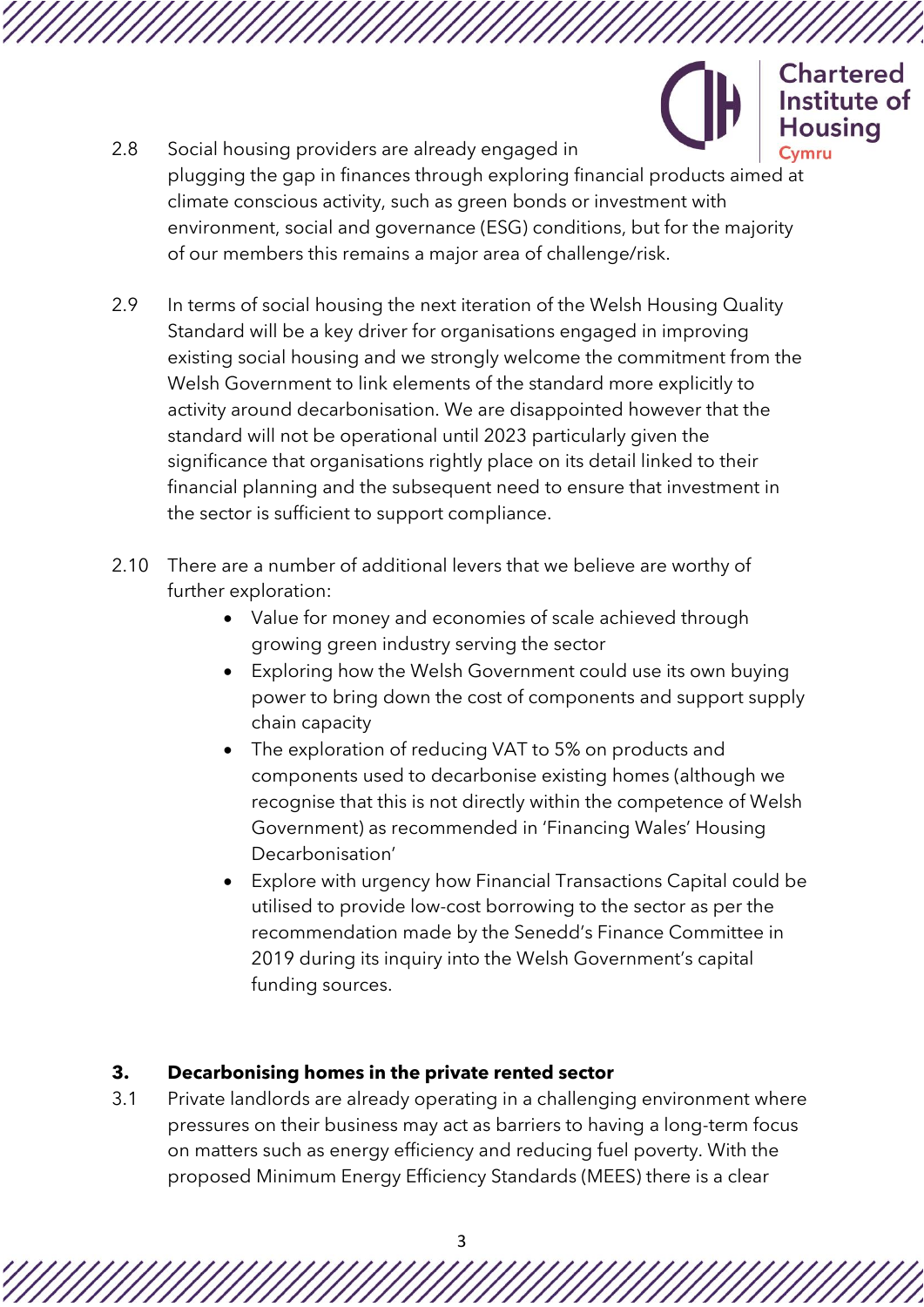baseline landlords will have to work towards. But there Housina is a risk that given the costs that achieving MEES could Cymru entail, landlords become unwilling to invest additional finance in improving a property beyond this – which at present would represent achievement of EPC C rating.

**Chartered** Institute of

- 3.2 Add to that private landlords will be required to operate within a much more comprehensive building safety regime, which despite being a policy change we strongly agree with, will place significant financial and operational stresses on landlords. Landlords will also need to continue to act as a vital source of housing to prevent homelessness in the face of limited social housing supply and could be the subject of further regulation as the Welsh Government considers how rent controls could help make the market accessible to people on lower incomes. All of these either planned or proposed policy changes have an impact on the business models landlords operate within. Although we do not predict a mass exodus from the market, it is clear that if you are a small landlord with highly leveraged mortgages, your ability to carry business risk, offset costs and invest heavily linked to this work is greatly curtailed by any policy that could impact your overall income stream. Great care will be needed to balance how these areas of policy impact the ability and appetite of private landlords to action major improvements to their homes.
- 3.3 To compel landlords to continue on that journey of improvement a number of factors need to be considered as part of, or in directly linking to the next iteration of the Warm Homes Programme and the Welsh Government's broader plans to support change in this part of the sector:
	- Financial support: The substantial costs involved in improving the efficiency of a home are likely to be prohibitive to some landlords. Financial support will need to be tailored to reflect the variety of business models private landlords operate under.
	- Consumer advice and confidence: The consumer environment for new, sustainable forms of providing clean energy into homes can be confusing and be reliant on an individual having some expertise. For private landlords there is need for greater government support to understand the products available, demystify the technology and build a greater knowledge base amongst landlords of the overall benefits of investing in improvements. Within this there should also be greater links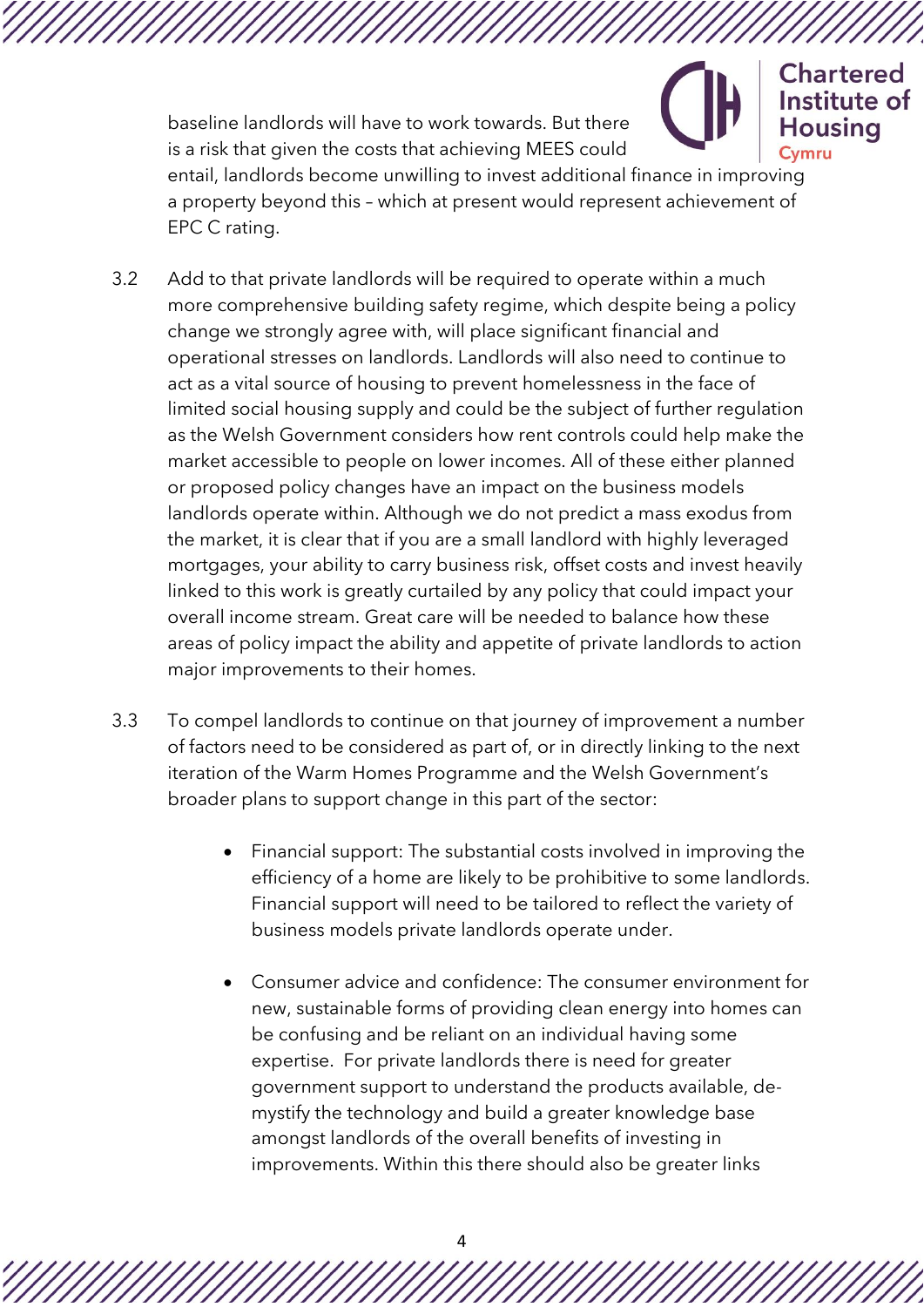between the Welsh Government's Optimised Retrofit Programme and work to support private landlords.

• Local authority engagement: As primary points of engagement with a local private landlord population, local authorities have an important role to play in providing information, having a dialogue about local issues and sign-posting to sources of support. Whilst many local authorities operate private landlord forums, not all do and the level of engagement where these exist can be variable and heavily reliant on the staff resource available to facilitate it.

Chartered Institute of

#### **4. Understanding the skills challenge**

- 4.1 In a recent roundtable held with our members focussing on skills required to achieve net zero within the housing sector a number of pertinent points were raised that add value in the context of decarbonisation of existing homes:
	- Although the PAS2035<sup>2</sup> standard is a very welcome progression in the framework that underpins retrofit activity we recognise that for some of our members the burden placed by the framework on significantly increasing the number of roles linked to retrofit activity (coordinator, designer, adviser etc.) all of which wouldn't be realistic in the current climate.
	- There is a clear need to work directly with existing contractors who may well be enthusiastic about upskilling or retraining their own staff to service new intelligent heating systems (for example) – but that the enthusiasm could be tempered by the level of existing work that any one contractor is already committed to given that, for those involved in large-scale frameworks their workload spans months/years.
	- Competition for skills in the market is considerable for smaller organisations there is likely to be an increasing challenge where the offer around benefit/pay is likely to make attracting professionals harder – a pattern that some have already seen with other types of technical skills, such as surveyors. Linked to this one attendee highlighted the challenge of retaining staff who may

 $^2$  PAS 2035 is a specification for what is called 'whole-house' or 'whole building' retrofit. PAS 2035 is concerned with assessing domestic dwellings for energy retrofit. This involves identifying areas where improvements can be made and specifying and designing the relevant improvement measures. It is also concerned with the monitoring of domestic retrofit projects.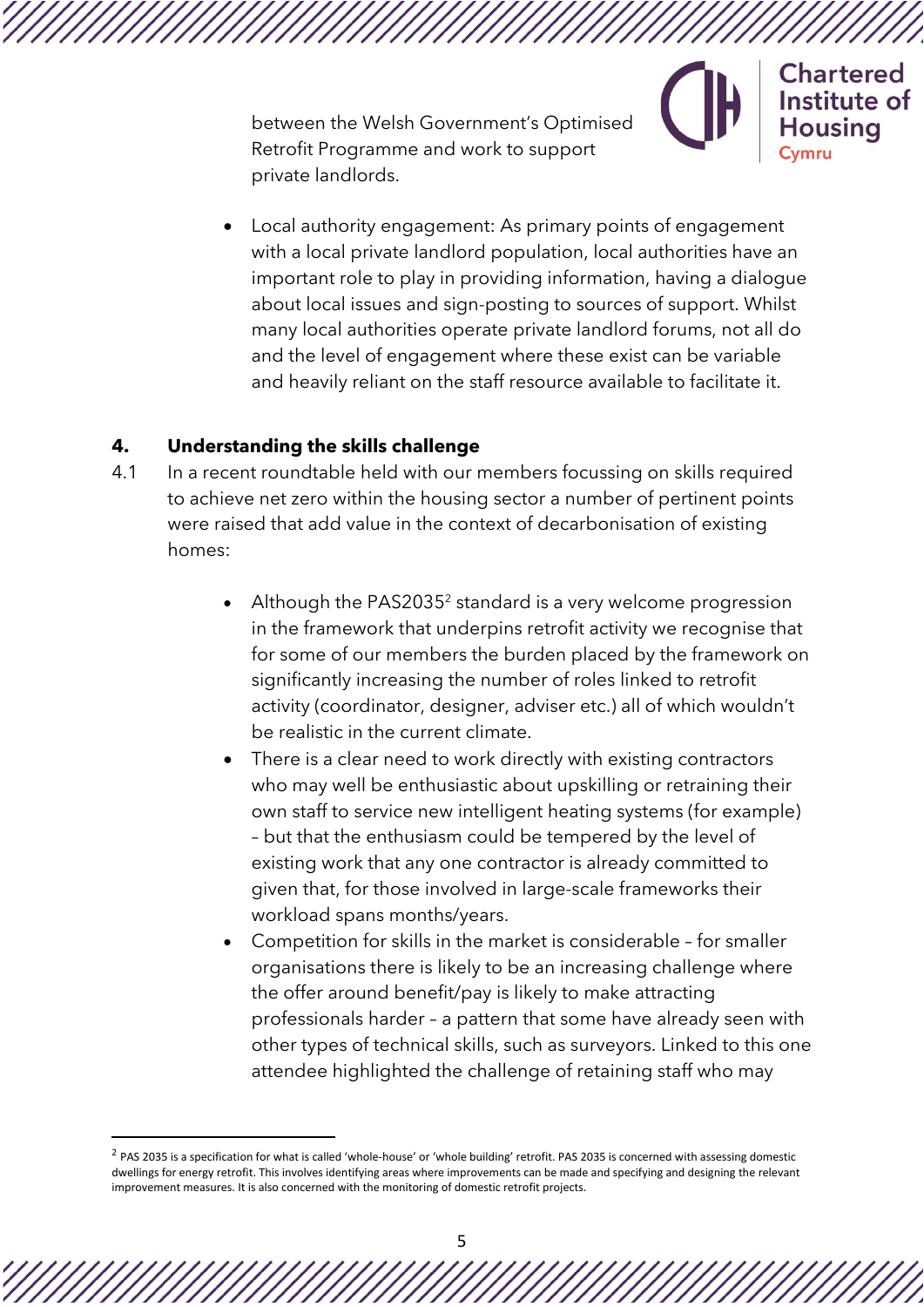have undergone a significant amount of training and who may move on to other opportunities given the draw of private practise.



**Chartered** Institute of usina

- A stubborn challenge is that of providing contractors with any form of certainty over what skills would be needed by when. Although an organisation could evidence the need for a programme of work, there needs to be clear and reliable funding in place to deliver so that the demand is there for contractors to actively train new staff and develop expertise. At present the certainty over the scale needed and when would be timely for the skills to exist is far too vague.
- 4.2 Our 'Back Housing/Cefnogi Tai' manifesto in the run-up to the Senedd election called for a workforce strategy for the housing sector to underpin the effort to (amongst other things) establish more granular data on the skills base and understand where and how further progress can be made. We still believe a strategy of this kind is sorely needed but welcome the Welsh Government's commitment to publishing a Net Zero skills strategy in the coming months.

#### **5. Operational pressures**

- 5.1 Through our Tyfu Tai Cymru project we undertook research to explore the extent of the supply chain pressures being reported by some of our members across four main areas – building new homes, fire safety, retrofitting and day to day maintenance.
- 5.2 Focussing on retrofitting activity those who responded to our survey highlighted that access to external expertise and supply chain capacity (limiting or slowing the availability of materials and products were the two biggest barriers to progressing their retrofitting activity. Aside from this, financial (specifically inflationary) constraints and broader budgetary pressures were felt to limit the ability of organisations to invest in largescale activity.
- 5.3 Other issues, despite featuring less prominently included tenant concerns, concerns over using unfamiliar products, internal expertise/knowledge and procurement arrangements. The array of factors that influence how organisations plan to improve their homes present in this area of our research demonstrates how reliant success is on a wide range of factors i.e